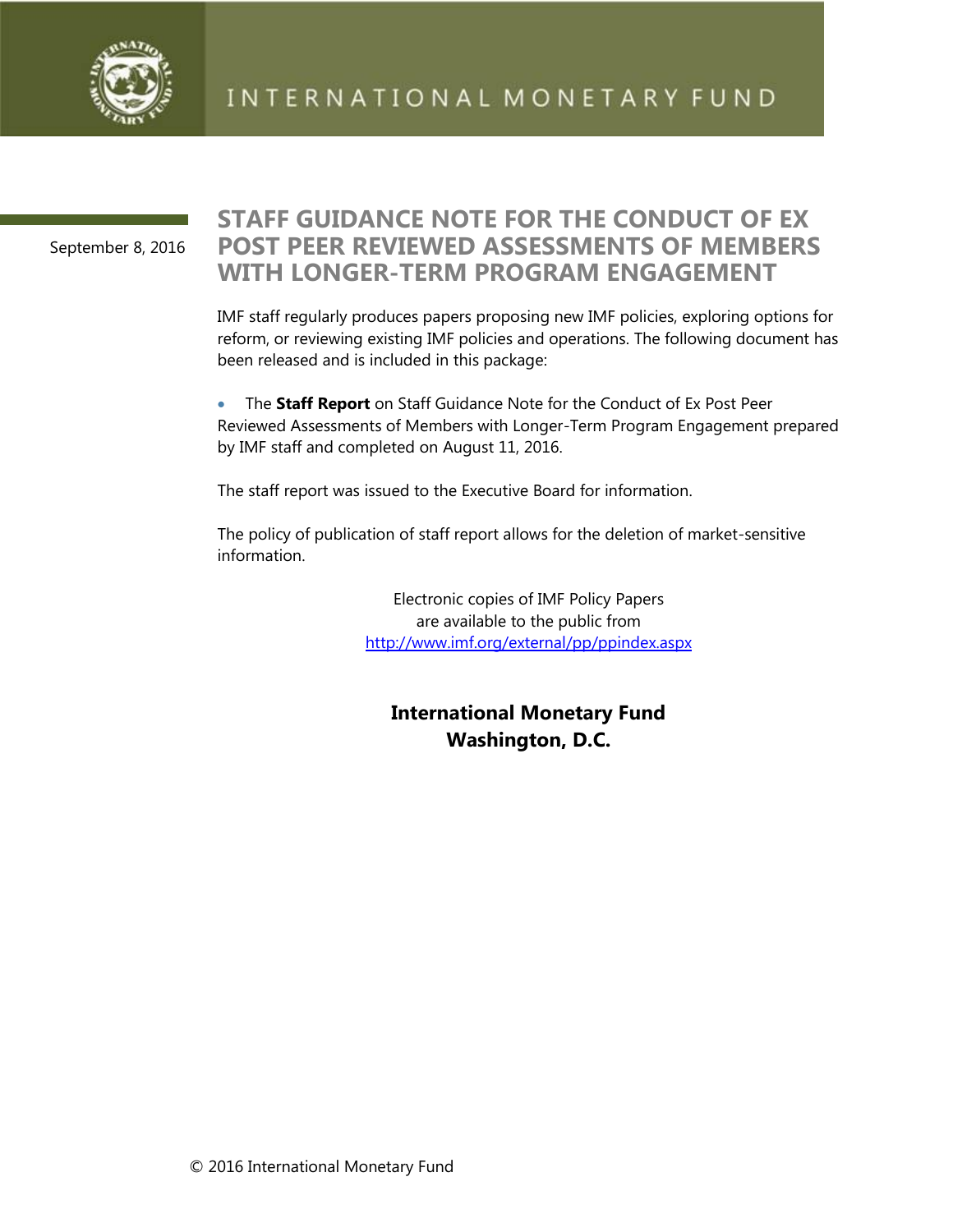

August 11, 2016

# **STAFF GUIDANCE NOTE FOR THE CONDUCT OF EX POST PEER REVIEWED ASSESSMENTS OF MEMBERS WITH LONGER-TERM PROGRAM ENGAGEMENT**

#### Approved By **Siddharth Tiwari** Prepared by Strategy, Policy, and Review Department

**1.** This note updates guidance on key operational aspects of the policy on Longer-Term Program Engagement (LTPE). The updated guidance reflects operational changes following the Board's decision on April 30, 2015 to replace Ex Post Assessments (EPAs) for members with LTPEs with succinct ex post peer reviewed assessments (PRAs) $1$  to reflect on the lessons from the past for the design of successor arrangements or usage of the Policy Support Instrument (PSI).

### **A. Members Subject to a PRA and Timing of PRAs**

**2.** Members subject to a PRA will be those with LTPE, defined as having in place a Fund arrangement drawing on upper credit tranche GRA resources or PRGT resources, or a blend of both, for at least 7 of the preceding 10 years. Arrangements that remain undrawn shall not count. However, if a member draws upon an arrangement that had been considered precautionary at the time of the approval (e.g., FCL, PLL, SBA/SCF), the entire length of the arrangement will also count toward LTPE for the purpose of the PRA. An outright disbursement under the RCF or RFI, and the usage of PSI, do not count towards LTPE. For canceled arrangements, only the time until their cancellation is counted.

<sup>&</sup>lt;sup>1</sup> See paragraphs 29–32, [Selected Streamlining Proposals Under the FY16-FY18 Medium-Term Budget](http://www.google.com/url?sa=t&rct=j&q=&esrc=s&source=web&cd=1&cad=rja&uact=8&ved=0ahUKEwjV4c3Q9f3OAhWFLsAKHTUmAA4QFggcMAA&url=http%3A%2F%2Fwww.imf.org%2Fexternal%2Fnp%2Fpp%2Feng%2F2015%2F032715.pdf&usg=AFQjCNEF7nsLqVZeqCIniIZCkmlT4PiIiQ) -[Implementation Issues,](http://www.google.com/url?sa=t&rct=j&q=&esrc=s&source=web&cd=1&cad=rja&uact=8&ved=0ahUKEwjV4c3Q9f3OAhWFLsAKHTUmAA4QFggcMAA&url=http%3A%2F%2Fwww.imf.org%2Fexternal%2Fnp%2Fpp%2Feng%2F2015%2F032715.pdf&usg=AFQjCNEF7nsLqVZeqCIniIZCkmlT4PiIiQ) 04/09/2015.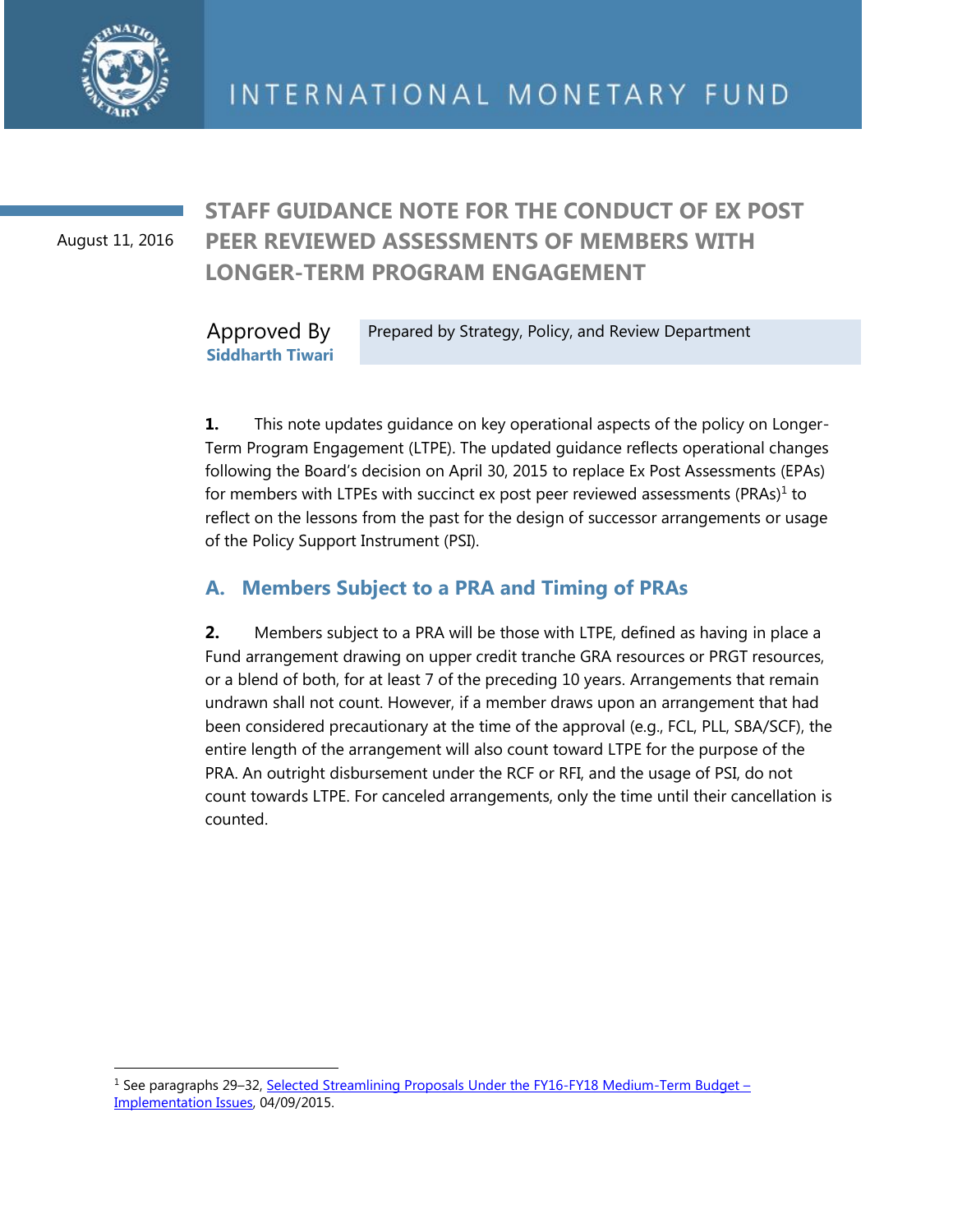**3.** A PRA will only be required if all of the following conditions are met: (i) the member has informed staff that a successor arrangement (drawing or precautionary) or a PSI is being contemplated; (ii) the member has LTPE when it informs staff of its intent to engage in a successor arrangement or the member is expected to meet the LTPE definition at the time of the Board consideration of the request for the new arrangement or PSI; and (iii) an EPA or PRA has not been prepared in the five-year period preceding the time of Board consideration of the new Fund arrangement or PSI. When all of these conditions are met, staff should conduct a PRA either at the initiation of discussions with the authorities for a new arrangement or PSI, or in the context of another already planned mission (staff visit or an Article IV consultation), whichever is earlier, so that its lessons can be incorporated in the design of the new Fund-supported program where appropriate.<sup>2</sup> The draft PRA should be prepared in advance and peer-reviewed before circulation to departments as part of the relevant draft policy note.

**4.** Once a PRA is conducted, it should be included in the staff report supporting the request for the new Fund-arrangement or PSI even if the member has ceased to meet the LTPE criteria by that time (for example, due to a rescheduling of the Board meeting, or a delay in bringing the program request to the Executive Board).

### **B. Content of PRA**

**5.** PRAs are intended to serve a similar purpose to EPAs; i.e., to assess the appropriateness of the Fund's overall approach and soundness of its advice in the context of previous Fund arrangements to, for example, help design successor programs but are expected to be much more succinct and focused. Furthermore, the PRA findings should be integrated into the staff report of a successor arrangement or PSI rather than submitted as a stand-alone document. PRAs should, to the extent possible, contain the following elements where appropriate:

- (i) Why has the country had an LTPE with the Fund? What was the rationale for Fund engagement?
- (ii) What were the goals of the programs and to what extent was program implementation in line with expectations? Were the ultimate objectives of the Fund-supported program(s) achieved?
- (iii) To what extent did the member observe or fail to observe conditionality established under the program(s)? Areas in which program conditionality was frequently not met should be discussed, along with relevant justifications, referring also to whether the authorities requested waivers or modification of program conditionality.
- (iv) With the benefit of hindsight, was the choice of Fund arrangement, access, phasing, and program conditionality at the outset appropriate? Were the key assumptions accurate

 $\overline{a}$ 

 $<sup>2</sup>$  For the purpose of the PRA, new or successor program refers to all new Fund arrangements and PSIs.</sup>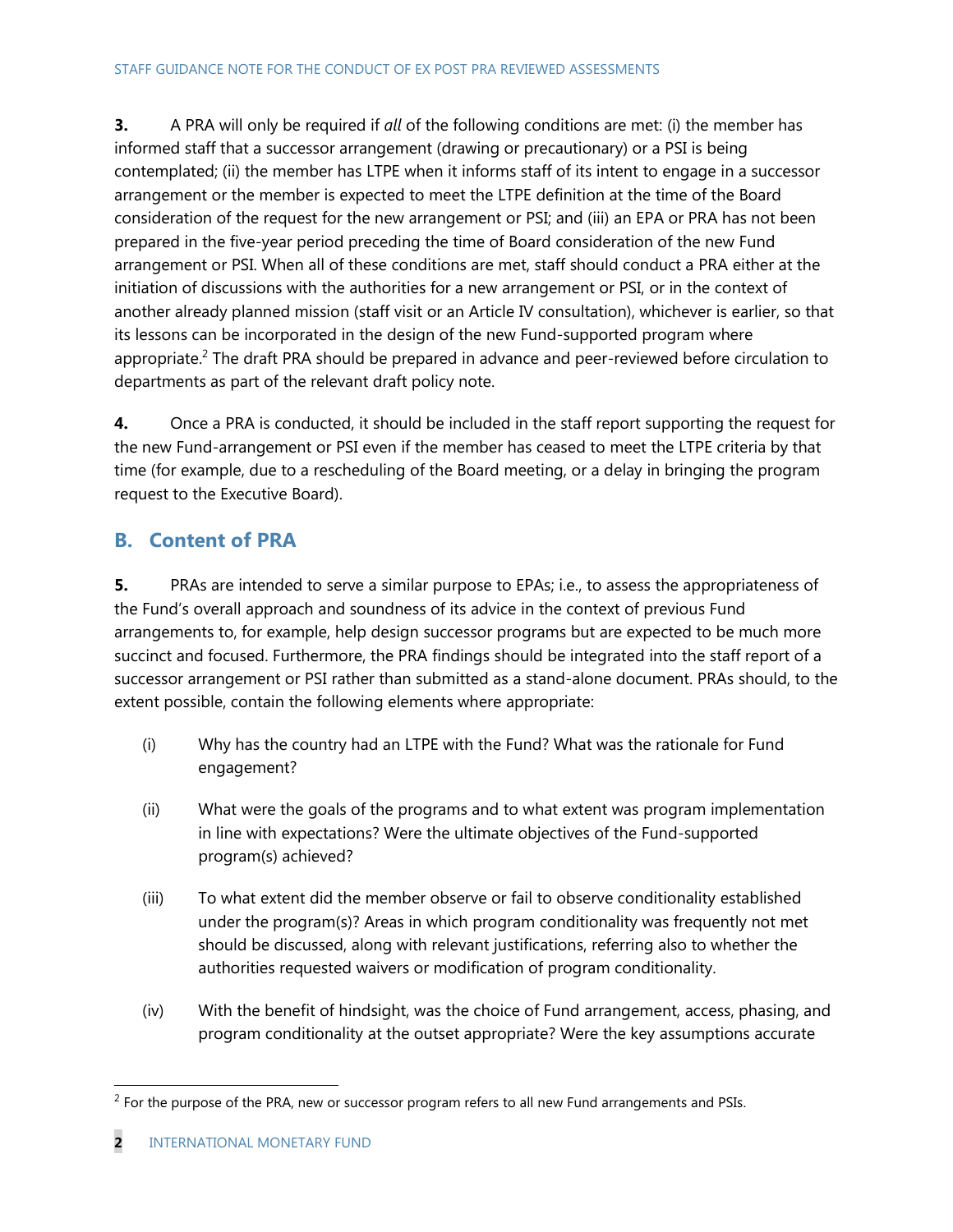and risks correctly identified? Was there sufficient contingency planning embedded in the program and did conditionality evolve in response to unforeseen developments?

- (v) What are the lessons learned from this assessment including for program design and future engagement? What are the priorities and risks?
- (vi) The authorities' response to the staff's assessment.

### **C. Conducting an EPPRA**

 $\overline{a}$ 

**6.** The PRA should be prepared by the relevant area department country team and peerreviewed by another country team. In preparing PRAs, country teams are encouraged to reach out and consult with donors, outside experts, market participants, previous mission chiefs, and reviewers.

**7.** The country team should prepare a draft PRA in the form of an annex ahead of the relevant Article IV consultation, or new arrangement discussion, to be peer-reviewed by another country team. The latter can be from the same or a different area department and preferably be one working on another LTPE member. As in the past, SPR will continue to establish and post on internal website annually, a list of countries currently meeting the LTPE criteria, which can be drawn on to identify the peer review team. If necessary, SPR will actively assist in identifying a peer review team.

**8.** The peer review team should provide comments on the draft PRA focusing on the extent to which items (i) to (iv) of paragraph 5 above are addressed. The draft PRA addressing the comments from the peer review team should then be included in the draft policy note subsequently sent to departments for review.<sup>3</sup> Departments should review the PRA in conjunction with the policy note, focusing in particular on item (v) of paragraph 5. Members of the peer review team should also attend the Policy Consultation Meeting for the draft policy note. The PRA should subsequently be sent to management for clearance as part of the policy note for the mission, with the cover note succinctly reporting its main conclusions and any dissenting views.

**9.** The draft PRA should be discussed with the authorities during the mission and updated to correct for any factual errors and incorporate the authorities' response to its conclusions. Staff should remain mindful of the prohibition against negotiating with the authorities the analysis and conclusions of the PRA.

**10.** The staff report supporting the request for an arrangement or PSI should integrate the lessons from the PRA. The analysis and conclusions of the PRA should be reflected in the main text and the report's executive summary should include a paragraph summarizing the key findings of the PRA. If necessary, this can be accompanied by an annex not exceeding 1,000 words. When the draft staff report is circulated internally for comments and clearance, any changes to the PRA relative to

 $3$  When emergency financing mechanism is invoked, the PRA can be sent for comments to the peer review team at the same time as the policy note is sent to departments for review.